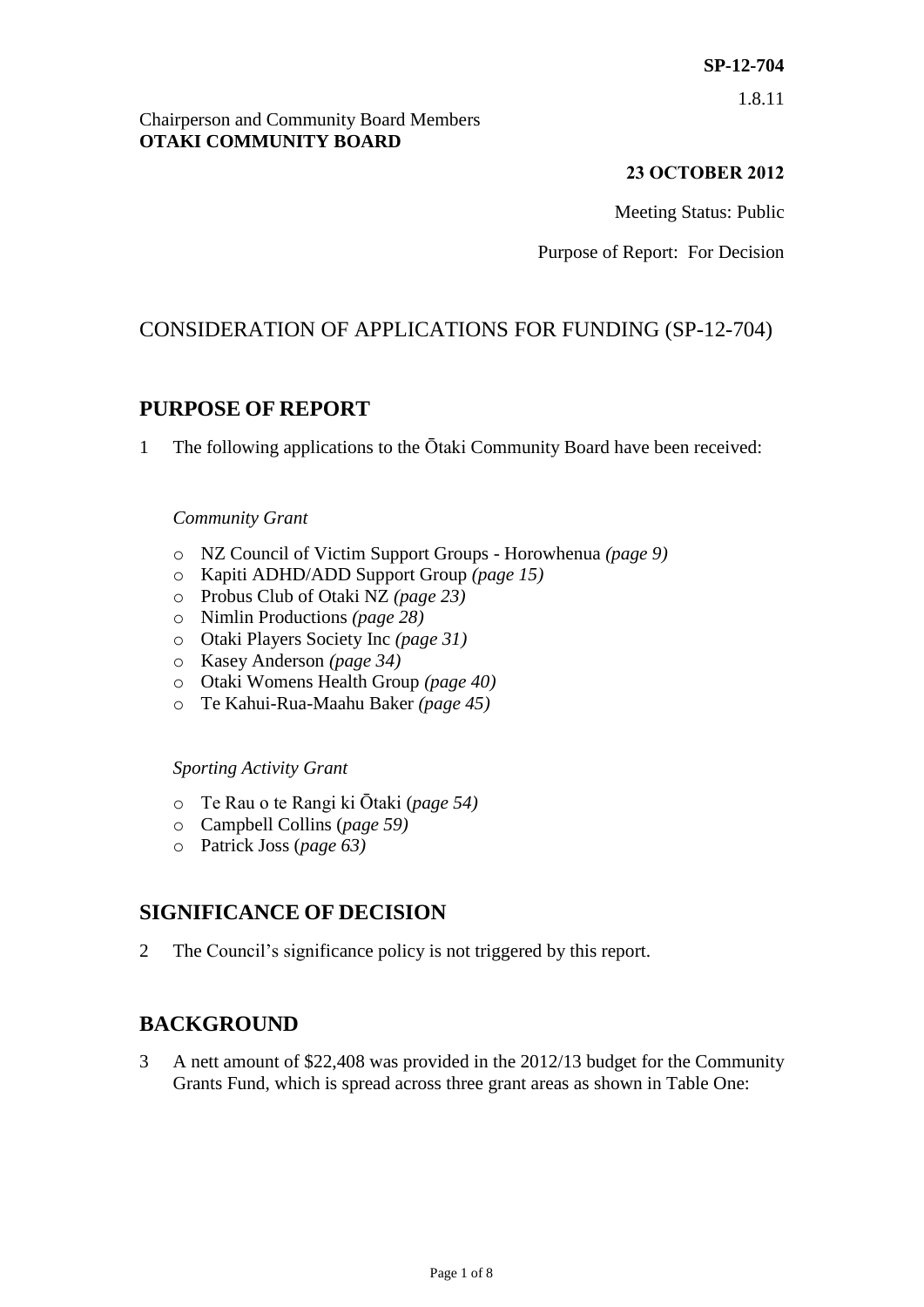## **Table One**

|                                            | <b>Budget</b> | Funds allocated to<br>date | Total remaining |
|--------------------------------------------|---------------|----------------------------|-----------------|
| <b>Community Grant</b>                     | \$11,686      | \$1,000.00                 | \$10,686        |
| <b>Sporting Activity Grant</b>             | \$5,361       | \$2,113.31                 | \$3,247.69      |
| <b>Building and Resource Consent Grant</b> | \$5,361       | \$1,054.80                 | \$4,306.20      |
| <b>Totals</b>                              | \$22,408      | \$4,168.11                 | \$18,239.89     |

4 Also on 8 May 2012 the Ōtaki Community Board agreed in principle that an amount of \$3,000 on an annual basis for the next three years could be allocated out of the Building and Resource Consents fund to the Waitohu School Fireworks Event. The Board wished to avoid an increased impact on rates.

# **CONSIDERATIONS**

**Issues** 

- 5 Grants are allocated in accordance with established criteria (copies attached).
- 6 Eight applications have been received for a Community Grant.
- 7 Three applications have been received for a Sporting Activity Grant.

*Applications to the Community Grants Fund*

- 8 NZ Council of Victim Support Groups Horowhenua (*page 9)*
	- 8.1 NZ Council of Victim Support Groups Horowhenua has applied for a grant for \$500 to assist with the costs of a coordinator.
	- 8.2 This application can be considered under Eligibility Purposes 3: *Activities that encourage the development of cultural, environmental, social or educational activities within the local district.*

## 9 Kapiti ADHD/ADD Support Group (*page 15)*

- 9.1 Kapiti ADHD/ADD Support Group has applied for a grant for \$296 to assist with the costs of buying a printer and consumables.
- 9.2 This application can be considered under Eligibility Purposes 3: *Activities that encourage the development of cultural, environmental, social or educational activities within the local district.*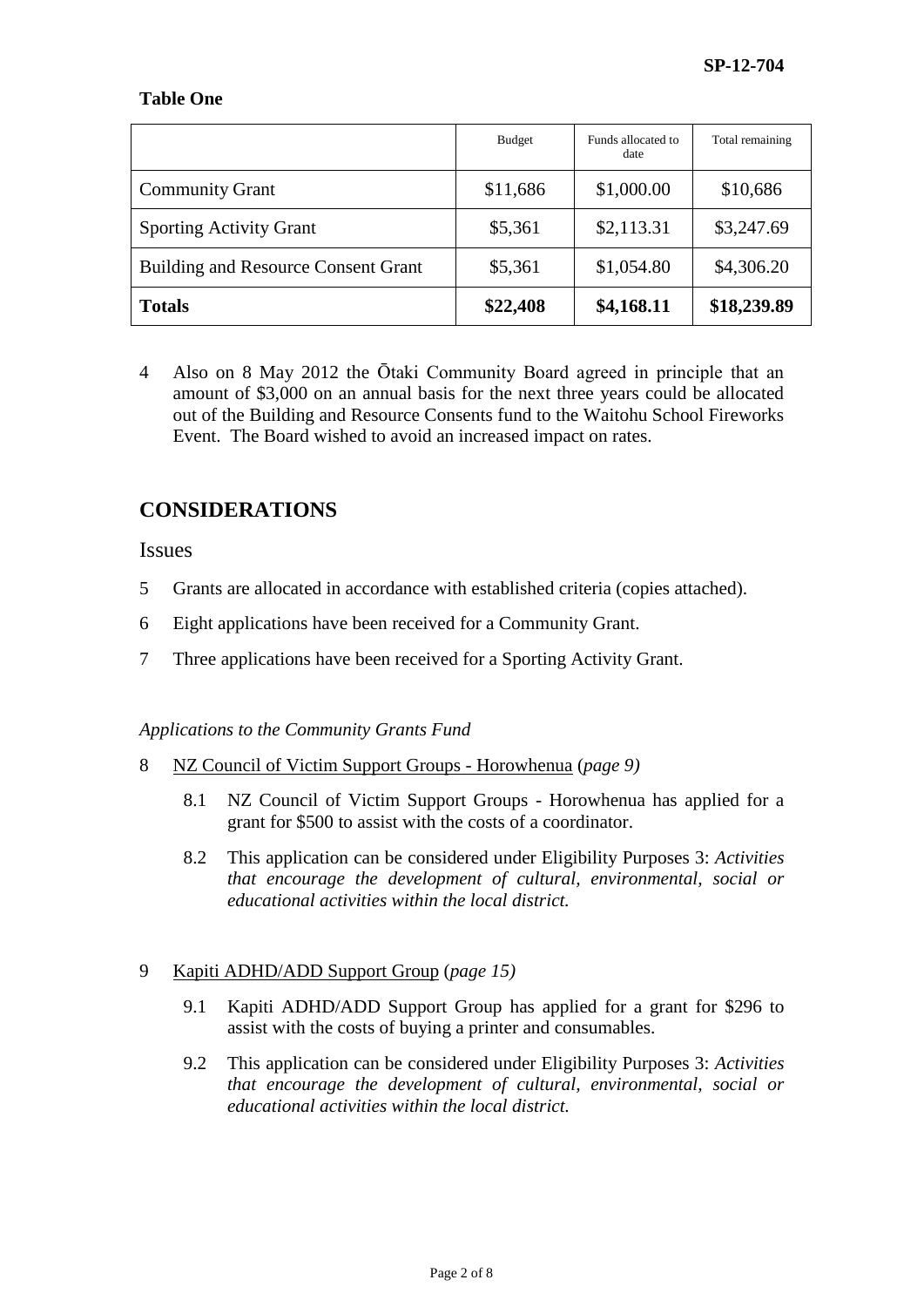- 10 Probus Club of Otaki NZ (*page 23)*
	- 10.1 Probus Club of Otaki NZ has applied for a grant for \$500 to assist with the travel costs of trips outside the Otaki area.
	- 10.2 This application can be considered under Eligibility Purposes 3: *Activities that encourage the development of cultural, environmental, social or educational activities within the local district.*
- 11 Nimlin Productions (*page 28)*
	- 11.1 Nimlin Productions has applied for a grant for \$500 to assist with the costs of shooting a film in Otaki.
	- 11.2 This application can be considered under Eligibility Purposes 3: *Activities that encourage the development of cultural, environmental, social or educational activities within the local district.*

#### 12 Otaki Players Society Incorporated (*page 31)*

- 12.1 Otaki Players Society Incorporated has applied for a grant for \$500 to assist with the production costs of "How to train your husband".
- 12.2 This application can be considered under Eligibility Purposes 3: *Activities that encourage the development of cultural, environmental, social or educational activities within the local district.*
- 13 Kasey Anderson (*page 34)*
	- 13.1 Kasey Anderson has applied for a grant for \$274 to assist with the costs of going on a school camp in November.
	- 13.2 This application can be considered under Eligibility Purposes 3: *Activities that encourage the development of cultural, environmental, social or educational activities within the local district.*

#### 14 Otaki Womens Health Group (*page 40)*

- 14.1 Otaki Womens Health Group has applied for a grant for \$500 to assist with the costs of the  $25<sup>th</sup>$  Anniversary Celebrations in November.
- 14.2 This application can be considered under Eligibility Purposes 3: *Activities that encourage the development of cultural, environmental, social or educational activities within the local district.*
- 15 Te Kahui-Rua-Maahu Baker (*page 45)*
	- 15.1 Te Kahui-Rua-Maahu Baker has applied for a grant for \$500 to assist with the costs of going to Robert Gordon's College in Aberdeen, Scotland on a cultural and educational exchange.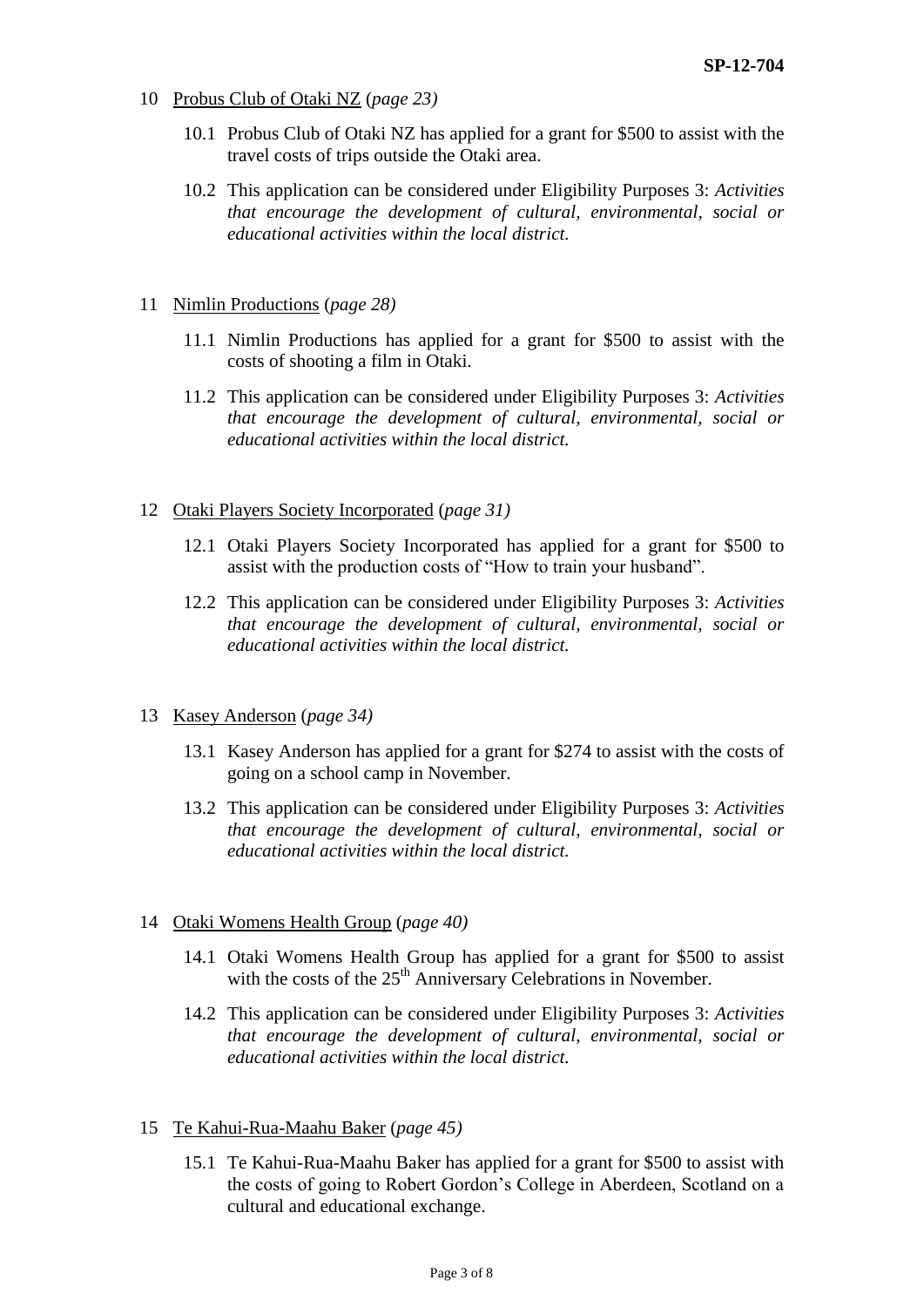15.2 This application can be considered under Eligibility Purposes 3: *Activities that encourage the development of cultural, environmental, social or educational activities within the local district.*

*Applications to the Sporting Activity Grants Fund*

- 16 Te Rau o te Rangi ki Ōtaki *(page 54)*
	- 16.1 Te Rau o te Rangi ki Ōtaki has applied for a grant for \$500 to assist with the costs of accommodation for the Waka Ama Sprint Nationals in January 2013.
	- *16.2* These applications can be considered under Eligible Purposes: *1. Unique or infrequent sports and active recreation events which are important to the Ōtaki Ward; 2. Special events that will promote the town and enhance opportunities within the town; 3. Activities that encourage the development of sports and active recreation activities within the Ōtaki Ward; 4. Unique and especially meritorious effort in sport or recreation events that otherwise meet none of the above criteria, at the discretion of the Board.*
- 17 Campbell Collins*(page 59)*
	- 17.1 Campbell Collins has applied for a grant for \$500 to assist with the costs of attending the Ricki Herbert Football Academy in Melbourne in December.
	- *17.2* These applications can be considered under Eligible Purposes: *1. Unique or infrequent sports and active recreation events which are important to the Ōtaki Ward; 2. Special events that will promote the town and enhance opportunities within the town; 3. Activities that encourage the development of sports and active recreation activities within the Ōtaki Ward; 4. Unique and especially meritorious effort in sport or recreation events that otherwise meet none of the above criteria, at the discretion of the Board.*
- 18 Patrick Joss*(page 63)*
	- 18.1 Patrick Joss has applied for a grant for \$500 to assist with the costs of attending the Slazenger National Tennis Champs.
	- *18.2* These applications can be considered under Eligible Purposes: *1. Unique or infrequent sports and active recreation events which are important to the Ōtaki Ward; 2. Special events that will promote the town and enhance opportunities within the town; 3. Activities that encourage the development of sports and active recreation activities within the Ōtaki Ward; 4. Unique and especially meritorious effort in sport or recreation events that otherwise meet none of the above criteria, at the discretion of the Board.*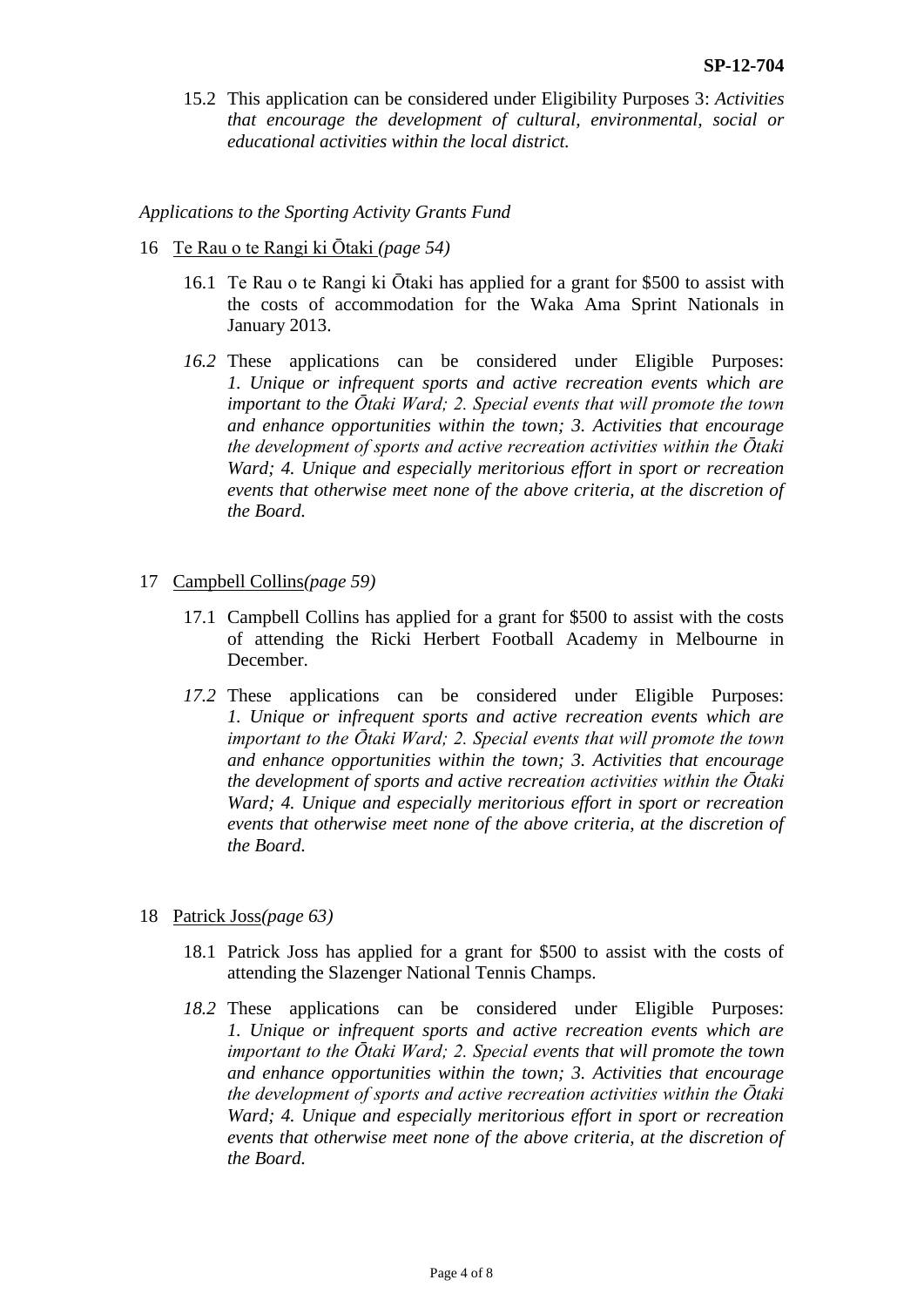# Financial Considerations

- 19 An amount of \$22,408 was provided in the 2012/13 budget for the Community Grants Fund.
- 20 The following list shows all grants made from the Ōtaki Community Grants, Sporting Activity Grants and the Building & Resource Consents Grants in the 2012/13 financial year for the Board's consideration:

### Community Grants

| <b>Meeting</b><br>Date       | Recipient                              | Amount      | <b>Purpose of Grant</b>                                    | <b>Report Back</b><br><b>Received</b> |
|------------------------------|----------------------------------------|-------------|------------------------------------------------------------|---------------------------------------|
| 31/7/12                      | Kapiti Kids<br><b>Motivation Trust</b> | \$500.00    | To assist with costs of school<br>visits by KKMT speakers. |                                       |
| 11/9/12                      | Otaki Volunteer Fire<br><b>Brigade</b> | \$500.00    | To assist with costs of the<br>Annual Honours evening.     | Received $4/10/12$                    |
| <b>Total Budget</b>          |                                        | \$11,686.00 |                                                            |                                       |
| <b>Total Granted to date</b> |                                        | \$1000.00   |                                                            |                                       |
| <b>Total Remaining</b>       |                                        | \$10,686.00 |                                                            |                                       |
|                              |                                        |             |                                                            |                                       |

## Sporting Activity Grants

| <b>Meeting</b><br>Date | <b>Recipient</b>                              | <b>Amount</b> | <b>Purpose of Grant</b>                                                                                      | <b>Report Back</b><br><b>Received</b> |
|------------------------|-----------------------------------------------|---------------|--------------------------------------------------------------------------------------------------------------|---------------------------------------|
| 31/7/12                | Alana Fraser                                  | \$200.00      | To assist with costs of attending<br>the Australian National Youth<br>Champs with the NZ U17 girl's<br>team. |                                       |
| 31/7/12                | Anya George                                   | \$500.00      | To assist with the costs of<br>attending an Outward Bounds<br>course.                                        |                                       |
| 31/7/12                | Otaki College Senior<br>Nethall Team          | \$500.00      | To assist with the costs of<br>attending the Lower North<br>Island Netball Competition in<br>September.      |                                       |
| 31/7/12                | <b>Big Bang Adventure</b><br>Charitable Trust | \$413.31      | To assist with the costs for the<br>Big Bang Adventure race in<br>November.                                  |                                       |
| 11/9/12                | Kapiti Swimming<br>Club                       | \$500.00      | To assist with the costs of pool<br>hire.                                                                    |                                       |
| <b>Total Budget</b>    |                                               | \$5,361.00    |                                                                                                              |                                       |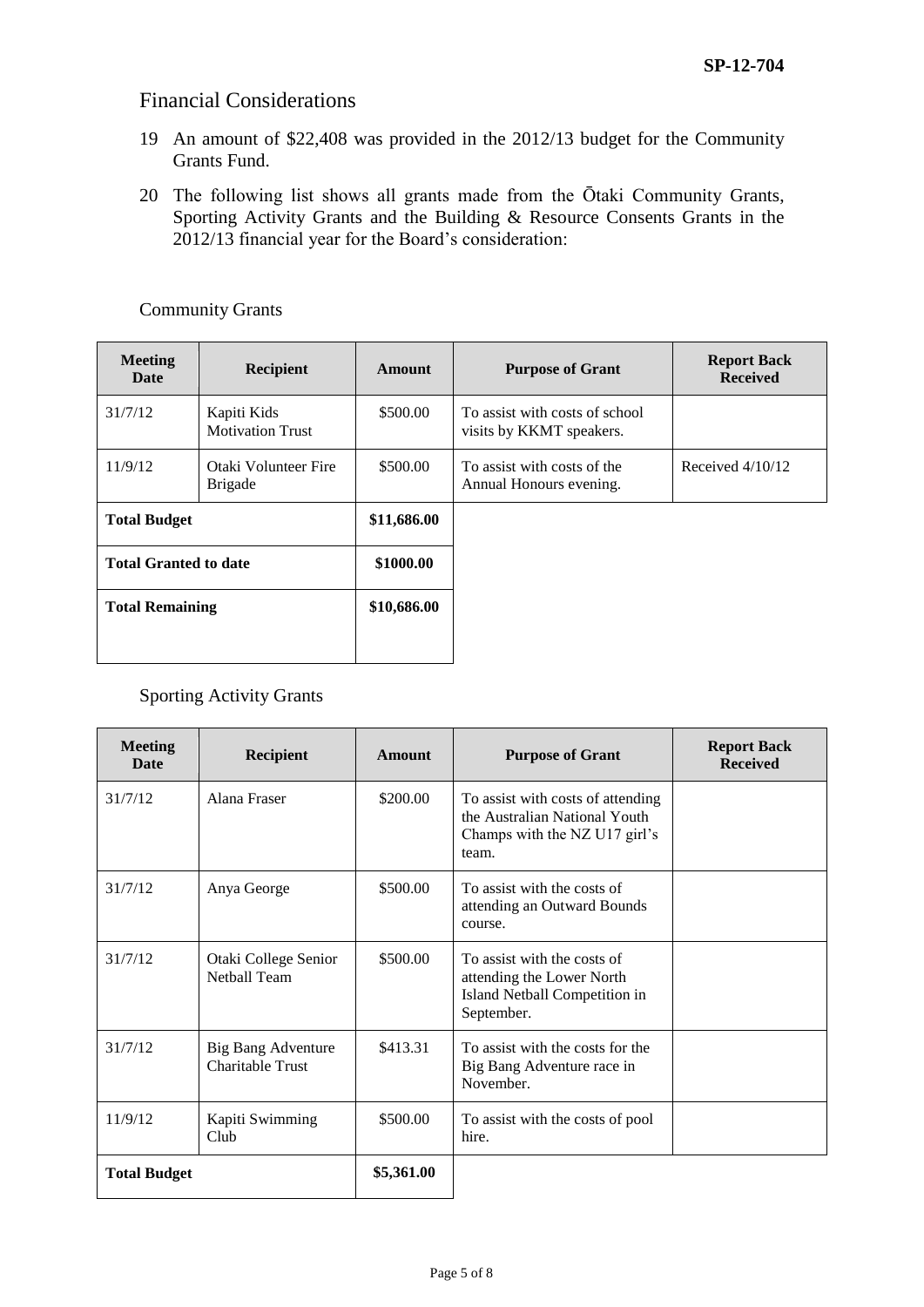| <b>Total Granted to date</b> | \$2,113.31 |
|------------------------------|------------|
| <b>Total Remaining</b>       | \$3,247.69 |
|                              |            |

#### Building and Resource Consent Grants

| <b>Meeting</b><br><b>Date</b> | <b>Recipient</b>                                     | Amount     | <b>Purpose of Grant</b>                                                            | <b>Report Back</b><br><b>Received</b> |
|-------------------------------|------------------------------------------------------|------------|------------------------------------------------------------------------------------|---------------------------------------|
| 31/7/12                       | <b>Big Bang Adventure</b><br><b>Charitable Trust</b> | \$209.80   | To assist with the costs for the<br>Big Bang Adventure race in<br>November.        |                                       |
| 31/7/12                       | <b>Whenua Fatales</b><br><b>Roller Derby League</b>  | \$500.00   | To assist with the costs of hall<br>hireage.                                       |                                       |
| 31/7/12                       | Otaki Branch of<br><b>NZSG</b>                       | \$345.00   | To assist with the costs of hall<br>hireage for a public display of<br>genealogy.  | Received $21/9/12$                    |
| 31/7/12                       | Rotary Club of Otaki                                 | \$500.00   | To assist with the costs of hall<br>hireage for the annual Book Fair<br>in August. | Received 24/8/12                      |
| 11/9/12                       | Otaki Toy Library                                    | \$500.00   | To assist with the costs of rent<br>for the Otaki Toy Library.                     | Received $4/10/12$                    |
| <b>Total Budget</b>           |                                                      | \$5,361.00 |                                                                                    |                                       |
| <b>Total Granted to date</b>  |                                                      | \$1,054.80 |                                                                                    |                                       |
| <b>Total Remaining</b>        |                                                      | \$4,306.20 |                                                                                    |                                       |

# Delegation

21 The Ōtaki Community Board has the authority to:

*"consider and approve the allocation of community-based grant funds as deemed appropriate under agreed criteria of both existing schemes and any granting schemes that may be approved through the Annual Plan process or the Long Term Council Community Plan (LTCCP) process."*

# Other Considerations

22 There are no other considerations relating to this report.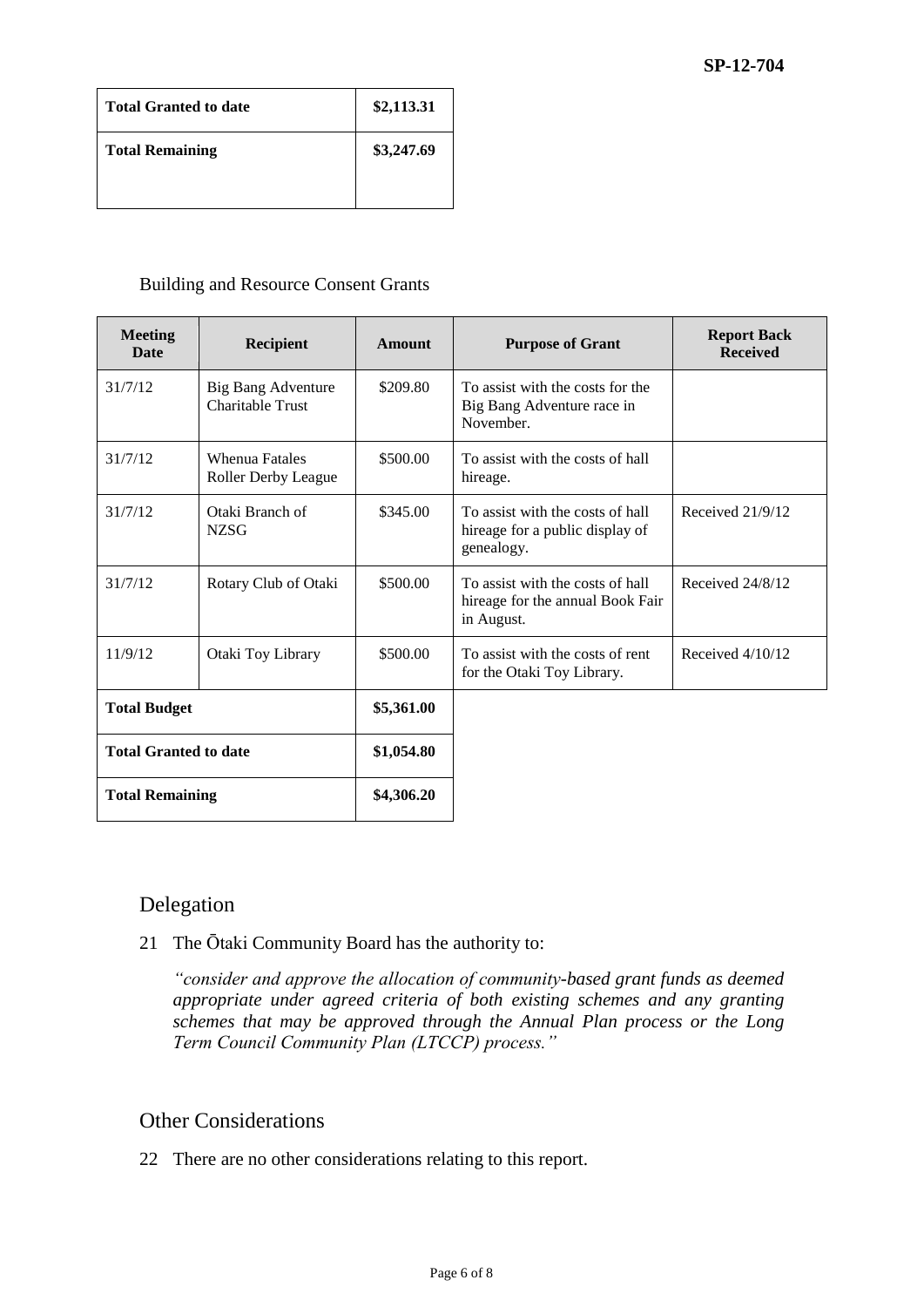# **RECOMMENDATIONS**

- 23 That the Ōtaki Community Board approves a funding grant to be made to the Waitohu School Fireworks Event of \$3000 on an annual basis for the next three years (2012/13,2013/14 and 2014/15) from the Building and Resource Consents Fund, to assist with the costs of holding this event.
- 24 That the Ōtaki Community Board approves a funding grant to be made to the NZ Council of Victim Support Groups - Horowhenua of \$.................... from the Community Grants Fund, to assist with the costs of a coordinator. *(page 9)*
- 25 That the Ōtaki Community Board approves a funding grant to be made to the Kapiti ADHD/ADD Support Group of \$.................... from the Community Grants Fund, to assist with the costs of buying a printer and consumables. *(page 15)*
- 26 That the Ōtaki Community Board approves a funding grant to be made to the Probus Club of Otaki NZ of \$.................... from the Community Grants Fund, to assist with the travel costs of trips outside the Otaki area. *(page 23)*
- 27 That the Ōtaki Community Board approves a funding grant to be made to the Nimlin Productions of \$.................... from the Community Grants Fund, to assist with the costs of shooting a film in Otaki. *(page 28)*
- 28 That the Ōtaki Community Board approves a funding grant to be made to the Otaki Players Society Incorporated of \$.................... from the Community Grants Fund, to assist with the production costs of "How to train your husband". *(page 31)*
- 29 That the Ōtaki Community Board approves a funding grant to be made to Kasey Anderson of \$.................... from the Community Grants Fund, to assist with the costs of going on a school camp in November. *(page 34)*
- 30 That the Ōtaki Community Board approves a funding grant to be made to the Otaki Womens Health Group of \$.................... from the Community Grants Fund, to assist with the costs of the 25<sup>th</sup> Anniversary Celebrations in November. *(page*) *40)*
- 31 That the Ōtaki Community Board approves a funding grant to be made to Te Kahui-Rua-Maahu Baker of \$.................... from the Community Grants Fund, to assist with the costs of going to Robert Gordon's College in Aberdeen, Scotland on a cultural and educational exchange. *(page 45)*
- 32 That the Ōtaki Community Board approves a funding grant to be made to the Te Rau o te Rangi ki Ōtaki of \$.................... from the Sporting Activity Grants Fund, to assist with the costs of accommodation for the Waka Ama Sprint Nationals in January 2013. *(page 54)*
- 33 That the Ōtaki Community Board approves a funding grant to be made to the Campbell Collins \$.................... from the Sporting Activity Grants Fund, to assist with the costs of attending the Ricki Herbert Football Academy in Melbourne in December. *(page 59)*
- 34 That the Ōtaki Community Board approves a funding grant to be made to the Patrick Joss \$.................... from the Sporting Activity Grants Fund, to assist with the costs of attending the Slazenger National Tennis Champs. *(page 63)*